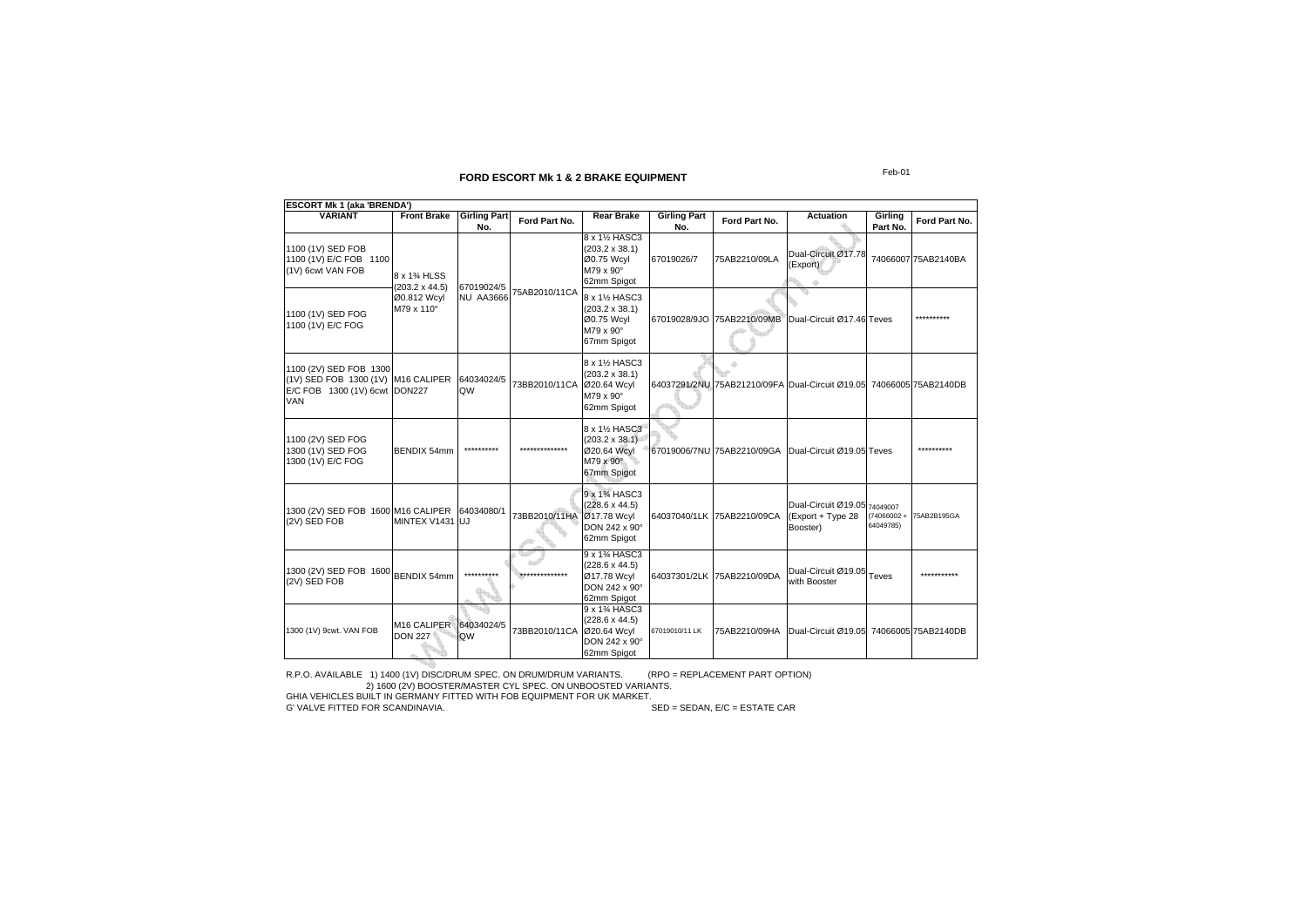| <b>ESCORT Mk 1 (aka 'BRENDA') 1st SEPTEMBER 1975</b>                                                            |                                                                                                                                                                                                                                                               |                            |                |                                                                                                                 |                            |                             |                                                                     |                         |                     |  |
|-----------------------------------------------------------------------------------------------------------------|---------------------------------------------------------------------------------------------------------------------------------------------------------------------------------------------------------------------------------------------------------------|----------------------------|----------------|-----------------------------------------------------------------------------------------------------------------|----------------------------|-----------------------------|---------------------------------------------------------------------|-------------------------|---------------------|--|
| <b>VARIANT</b>                                                                                                  | <b>Front Brake</b>                                                                                                                                                                                                                                            | <b>Girling Part</b><br>No. | Ford Part No.  | <b>Rear Brake</b>                                                                                               | <b>Girling Part</b><br>No. | Ford Part No.               | <b>Actuation</b>                                                    | Girling<br>Part No.     | Ford Part No.       |  |
| 1100 (1V) SED FOB<br>1100 (1V) 6cwt VAN FOB                                                                     | 8 x 1% HLSS<br>$(203.2 \times 44.5)$                                                                                                                                                                                                                          | 67019024/5                 | 75AB2010/11CA  | 8 x 1½ HASC3<br>$(203.2 \times 38.1)$<br>Ø0.75 Wcyl<br>M79 x 90°<br>62mm Spigot                                 |                            | 67019026/7 NJ 75AB2210/09LA | Dual-Circuit Ø17.78<br>(Export)                                     |                         | 74066007 75AB2140BB |  |
| 1100 (1V) SED FOG<br>1100 (1V) E/C FOG                                                                          | Ø0.812 Wcyl<br>M79 x 110°                                                                                                                                                                                                                                     | NU AA3666                  |                | 8 x 11/2 HASC3<br>(203.2 x 38.1)<br>Ø0.75 Wcyl<br>M79 x 90°<br>67mm Spigot                                      |                            | 67019028/9JO 75AB2210/09MB  | Dual-Circuit Ø17.46 Teves                                           |                         | **********          |  |
| 1100 (1V) SED FOB                                                                                               | 8 x 1% HLSS<br>$(203.2 \times 44.5)$<br>Ø22.2 Wcyl<br>M79 x 110°                                                                                                                                                                                              | 67019036/7<br><b>NU</b>    | 75AB2010/11EA  | 8 x 1½ HASC3<br>$(203.2 \times 38.1)$                                                                           |                            |                             |                                                                     |                         |                     |  |
| 1100 (2V) SED FOB 1300<br>(1V) SED FOB 1300 (1V) M16 CALIPER<br>E/C FOB 1300 (1V) 6cwt DON227<br><b>VAN FOB</b> |                                                                                                                                                                                                                                                               | 64034024/5<br>QW           | 73BB2010/11CA  | Ø20.64 Wcyl<br>M79 x 90°<br>62mm Spigot                                                                         |                            |                             | 64037291/2NU 75AB21210/09FA Dual-Circuit Ø19.05 74066005 75AB2140DB |                         |                     |  |
| 1100 (2V) SED FOG<br>1300 (1V) SED FOG<br>1300 (1V) E/C FOG                                                     | BENDIX 54mm                                                                                                                                                                                                                                                   | **********                 | ************** | 8 x 11/2 HASC3<br>$(203.2 \times 38.1)$<br>Ø20.64 Wcyl<br>M79 x 90°<br>67mm Spigot                              |                            | 67019006/7NU 75AB2210/09GA  | Dual-Circuit Ø19.05 Teves                                           |                         | ***********         |  |
| 1300 (2V) SED FOB 1600 M16 CALIPER<br>(2V) SED FOB                                                              | MINTEX V1431 UJ                                                                                                                                                                                                                                               | 64034080/1                 | 73BB2010/11HA  | 9 x 1 <sup>3</sup> / <sub>4</sub> HASC3<br>$(228.6 \times 44.5)$<br>Ø17.78 Wcyl<br>DON 242 x 90°                |                            | 64037040/1LK 75AB2210/09CA  | Dual-Circuit Ø19.05 74049007<br>(Export + Type 28<br>Booster)       | (74066002+<br>64049785) | 75AB2B195GA         |  |
| 1600 (2V) SED FOG                                                                                               |                                                                                                                                                                                                                                                               |                            |                | 62mm Spigot                                                                                                     |                            |                             |                                                                     |                         |                     |  |
| 1300 (2V) SED FOG                                                                                               | BENDIX 54mm                                                                                                                                                                                                                                                   |                            | ************** | 9 x 1 <sup>3</sup> / <sub>4</sub> HASC3<br>$(228.6 \times 44.5)$<br>Ø17.78 Wcyl<br>DON 242 x 90°<br>67mm Spigot |                            | 64037301/2LK 75AB2210/09DA  | Dual-Circuit Ø19.05 Teves<br>with Booster                           |                         | ***********         |  |
| 1300 (1V) 9cwt. VAN FOB                                                                                         | M16 CALIPER 64034024/5<br><b>DON 227</b>                                                                                                                                                                                                                      | <b>QW</b>                  | 73BB2010/11CA  | 9 x 1 <sup>3</sup> / <sub>4</sub> HASC3<br>$(228.6 \times 44.5)$<br>Ø20.64 Wcyl<br>DON 242 x 90°<br>62mm Spigot | 67019010/11 LK             | 75AB2210/09HA               | Dual-Circuit Ø19.05 74066077 75AB2140DC                             |                         |                     |  |
|                                                                                                                 | R.P.O. AVAILABLE 1) 1400 (1V) DISC/DRUM SPEC. ON DRUM/DRUM VARIANTS.<br>PDWA: 5 PORT FOB BUILD<br>2) 1600 (2V) BOOSTER/MASTER CYL SPEC. ON UNBOOSTED VARIANTS.<br>4 PORT FOG BUILD<br>GHIA VEHICLES BUILT IN GERMANY FITTED WITH FOB EQUIPMENT FOR UK MARKET. |                            |                |                                                                                                                 |                            |                             |                                                                     |                         |                     |  |

G' VALVE FITTED FOR SCANDINAVIA.

RPO AVAILABLE: BOOSTER/TVCV ASSY 74049047 (75AB2B195HA) = MCYL 64066602 Ø0.812 + 64049785 TYPE 28.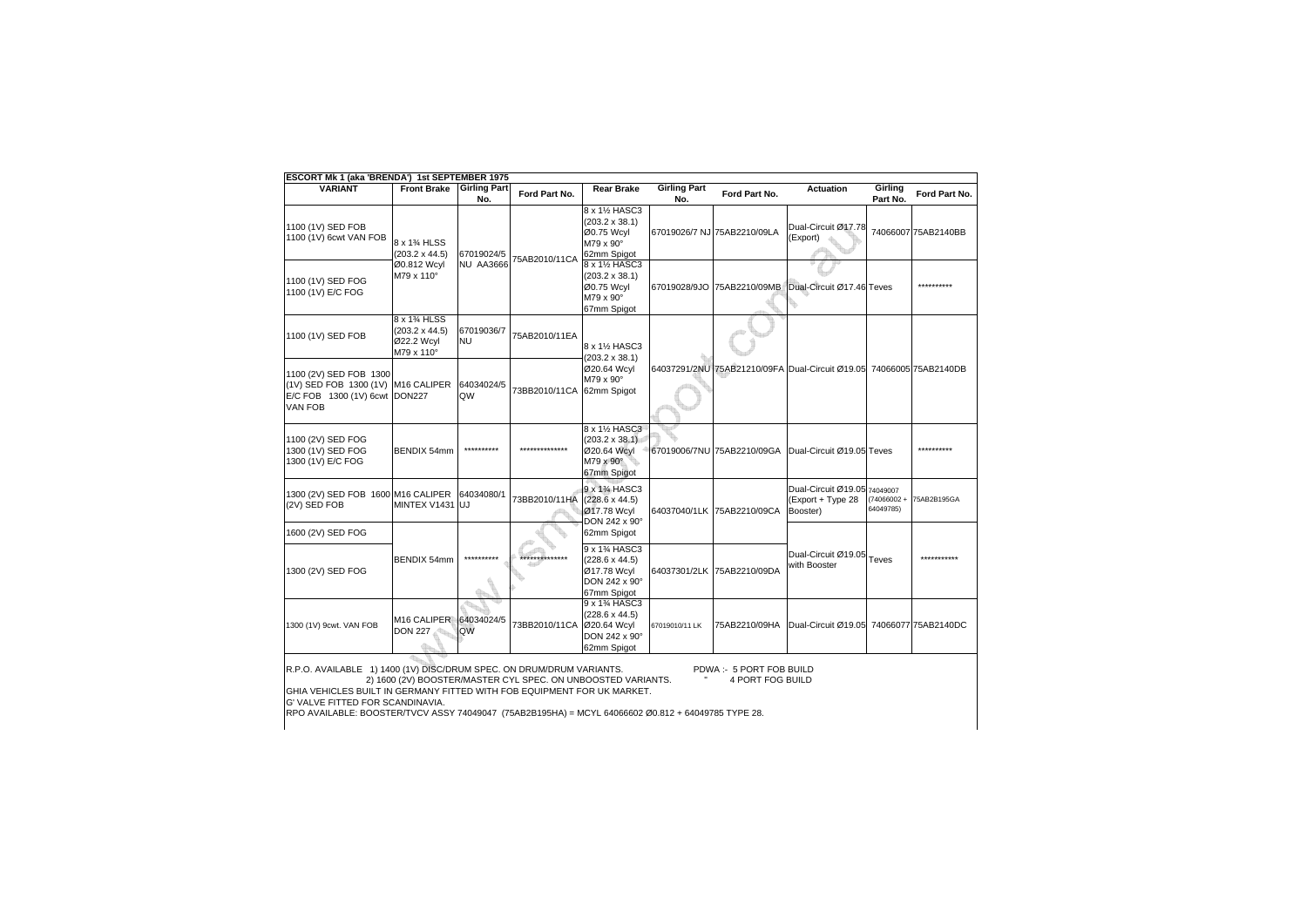| <b>VARIANT</b>                                                           | <b>Front Brake</b>                                               | <b>Girling Part</b><br>No.                               | Ford Part No.               | <b>Rear Brake</b>                                                                   | <b>Girling Part</b><br>No. | Ford Part No.                | <b>Actuation</b>                                   | Girling<br>Part No. | Ford Part No.        |
|--------------------------------------------------------------------------|------------------------------------------------------------------|----------------------------------------------------------|-----------------------------|-------------------------------------------------------------------------------------|----------------------------|------------------------------|----------------------------------------------------|---------------------|----------------------|
| 1100 (1V) SED FOB 1100<br>(1V) E/C FOB 1100 (1V)<br>6cwt VAN FOB         | 8 x 1% HLSS<br>$(203.2 \times 44.5)$                             | 67019036/7                                               | 75AB2010/11EB               | 8 x 11/2 HASC3<br>$(203.2 \times 38.1)$<br>Ø0.75 Wcyl<br>M79/1 x 90°<br>62mm Spigot |                            | 67019026/7 JO 75AB2210/09LA  | Ø19.05 TV/CV                                       |                     | 74066077 75AB2140DC  |
| 1100 (1V) SED FOG<br>1100 (1V) E/C FOG                                   | Ø22.2 Wcyl<br>M79/1 x 110°                                       | <b>NU AA3666</b>                                         |                             | 8 x 11/2 HASC3<br>(203.2 x 38.1)<br>Ø20.64 Wcyl<br>M79/1 x 90°<br>67mm Spigot       |                            | 67019006/7JO 75AB2210/09GB   | Ø19.05 AS/AS                                       | Teves               | **********           |
| 1100 (2V) SED FOB 1300<br>(1V) SED FOB 1300 (1V)                         | M16 CALIPER                                                      | 64034024/5<br>QW - FROM                                  | 73AB2010/11CA               | 8 x 11/2 HASC3<br>$(203.2 \times 38.1)$                                             |                            |                              |                                                    |                     |                      |
| E/C FOB 1300 (1V) 6cwt<br>VAN FOB 1600 (1V) SED<br>FOB 1600 (1V) E/C FOB | <b>DON 227</b><br><b>WOLVERINE</b><br><b>SHIM</b>                | 7th JUNE:<br>67032062/3<br>QW                            | 76BB2010/11AA               | Ø0.75 Wcyl<br>M79/1 x 90°<br>62mm Spigot                                            |                            | 64037291/2JO 75AB2210/09AA   | Ø19.05 TV/CV                                       |                     | 74066077 75AB2140DC  |
| 1100 (2V) SED FOG<br>1300 (1V) SED FOG<br>1300 (1V) E/C FOG              | BENDIX 54mm<br><b>DON 227</b>                                    | **********                                               | **************              | 8 x 11/2 HASC3<br>$(203.2 \times 38.1)$<br>Ø0.75 Wcyl<br>M79/1 x 90°<br>62mm Spigot |                            | 67019006/7JO 75AB2210/09GB   | Ø19.05 AS/AS                                       | Teves               | **********           |
| 1300 (2V) SED FOB                                                        | M <sub>16</sub> CALIPER<br>MINTEX V1431                          | 64034080/1<br>UJ<br>From 7th                             | 73BB2010/11HA               | 8 x 1½ HASC3<br>$(203.2 \times 38.1)$<br>Ø19.05 Wcyl<br>M79/1 x 90°<br>62mm Spigot  |                            | 67019026/7JO 75AB2210/09LB   | TYPE 28 + Ø19.05<br>TV/CV (74066083                |                     | 74049052 75AB2B195GB |
| 1600 (2V) SED FOB                                                        | Wolverine Shim                                                   | June<br>67032060/1<br>UJ                                 | 76EB2010/11CA               | 9 x 1% HASC3<br>$(228.6 \times 44.5)$<br>Ø17.78 Wcyl<br>DON 242 x 90°               |                            | 64037301/2LK 75AB2210/9CA    | & 64049785)                                        |                     |                      |
| 1600 (2V) SED FOG                                                        |                                                                  |                                                          |                             | 62mm Spigot                                                                         |                            |                              |                                                    |                     |                      |
| 1300 (2V) SED FOG                                                        | BENDIX 54mm<br>Textar 1431                                       | **********                                               | *************               | 8 x 1½ HASC3<br>$(203.2 \times 38.1)$<br>Ø19.05 Wcyl<br>M79/1 x 90°<br>67mm Spigot  |                            | 67019028/9JO 75AB2210/9MB    | TEVES TYPE 28 &<br><b>OVERHUNG</b><br>Ø19.05 AS/AS | *******             | ***********          |
| 1300 (1V) 9cwt. VAN FOB                                                  | M <sub>16</sub> CALIPER<br><b>DON 227</b><br>(Wolverine<br>Shim) | 64034024/5<br>QW - FROM<br>7th JUNE:<br>67032062/3<br>QW | 73BB2010/11CA   Ø20.64 Wcyl | 9 x 1% HASC3<br>$(228.6 \times 44.5)$<br>DON 242 x 90°<br>62mm Spigot               |                            | 67019010/11 LK 75AB2210/09HA | Dual-Circuit Ø19.05 74066077 75AB2140DC            |                     |                      |

GHIA VEHICLES BUILT IN GERMANY FITTED WITH FOB EQUIPMENT FOR UK MARKET.

G' VALVE FITTED FOR SCANDINAVIA.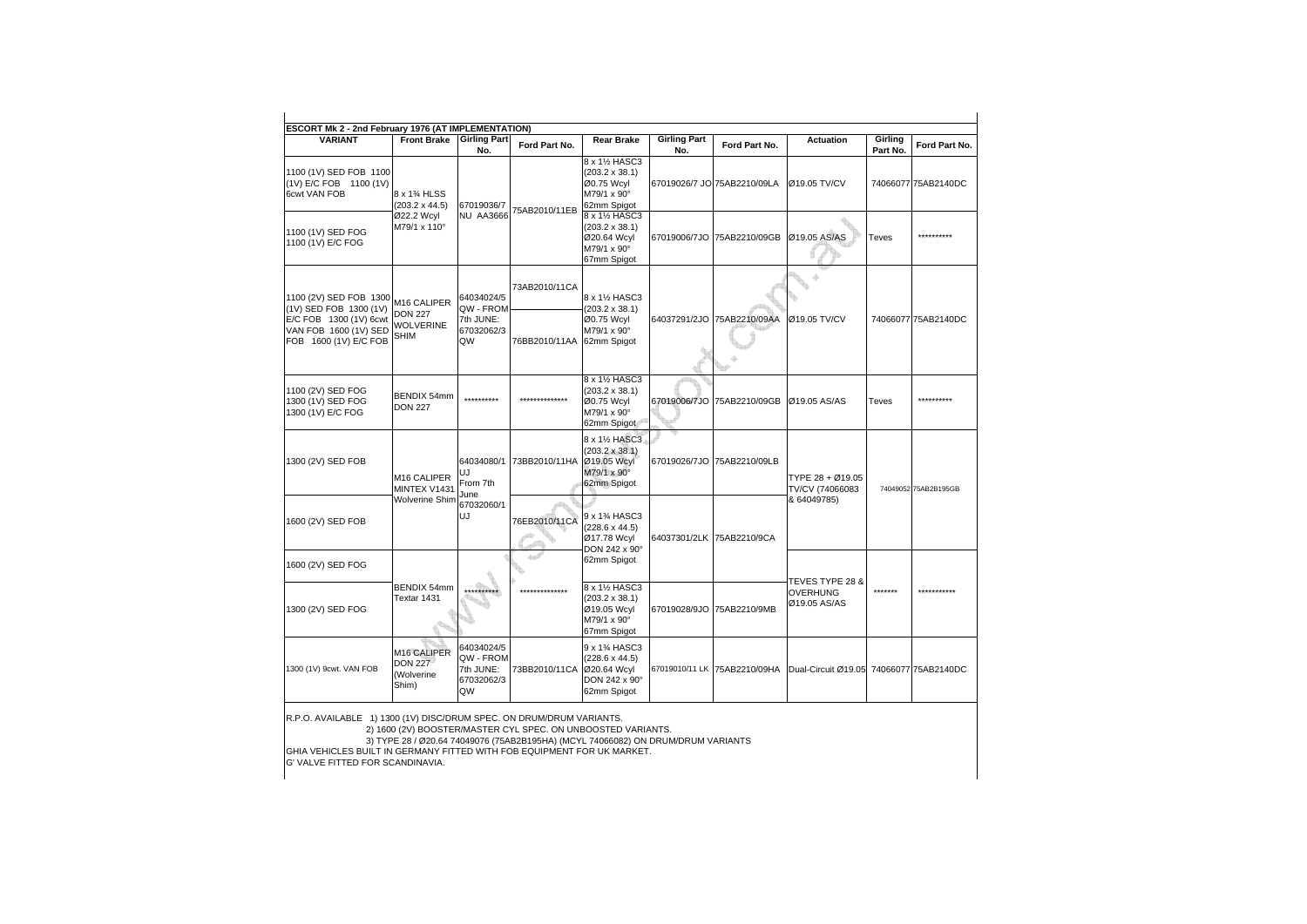| <b>ESCORT Mk 2 - Model Year '78</b>                                                                 |                                                     |                                   |                |                                                                                                                 |                            |                              |                                                                 |                                  |                                             |
|-----------------------------------------------------------------------------------------------------|-----------------------------------------------------|-----------------------------------|----------------|-----------------------------------------------------------------------------------------------------------------|----------------------------|------------------------------|-----------------------------------------------------------------|----------------------------------|---------------------------------------------|
| <b>VARIANT</b>                                                                                      | <b>Front Brake</b>                                  | <b>Girling Part</b><br>No.        | Ford Part No.  | <b>Rear Brake</b>                                                                                               | <b>Girling Part</b><br>No. | Ford Part No.                | <b>Actuation</b>                                                | Girling<br>Part No.              | Ford Part No.                               |
| 1100 (1V) SED FOB 940                                                                               |                                                     |                                   |                | 8 x 1½ HASC3                                                                                                    |                            |                              | Ø19.05 AS/AS<br><b>RPO</b><br>Ø20.64 AS/AS +<br><b>BOOSTER</b>  |                                  | 74066077 75AB2140DC                         |
| (2V) SED & E/C FOE<br>1100 (1V) E/C FOB 1100                                                        | 8 x 1% HLSS                                         | 67019063/2<br>JO                  | 75AB2010/11FA  | $(203.2 \times 38.1)$<br>Ø20.64 Wcyl<br>M79/1 x 90°                                                             |                            | 64037191/2 JO 75AB2210/09AA  | RHD DUPLEX ASSY<br><b>BOOSTER</b><br><b>MCYL</b>                | 74049043<br>74066026             | 74049099 77AB2B195DA                        |
| (1V) L/C6cwt VAN FOB                                                                                | $(203.2 \times 44.5)$<br>Ø22.2 Wcyl<br>M79/1 x 110° |                                   |                | 62mm Spigot                                                                                                     |                            |                              | LHD DUPLEX ASSY<br><b>BOOSTER</b><br><b>MCYL</b>                | 74049043<br>74066138             | 74049106 77AB2B195CA                        |
| 1100 (1V) SED FOG<br>1100 (1V) E/C FOG                                                              |                                                     | 67019050/1<br>JO                  | 75AB2010/11AA  | 8 x 11/2 HASC3<br>$(203.2 \times 38.1)$<br>Ø20.64 Wcyl<br>M79/1 x 90°<br>67mm Spigot                            |                            | 67019006/7 JO 75AB2210/09GB  | Ø19.05 AS/AS                                                    | Teves                            | **********                                  |
| 1100 (2V) SED FOB 1300<br>(1V) SED FOB 1300 (1V)<br>E/C FOB 1300 (1V) 6cwt<br>VAN FOB 1600 (1V) SED | M16 CALIPER<br><b>DON 227</b>                       | 67032078/9<br>QW ('M'<br>SPRINGS) | 77BB2010/11AA  | 8 x 1½ HASC3<br>$(203.2 \times 38.1)$<br>Ø20.64 Wcyl<br>M79/1 x 90°                                             | 64037291/2<br>JO           | 75EB2210/09AA                | Ø19.05 AS/AS<br>RPO Ø19.05<br>MCYL+<br><b>BOOSTER</b>           |                                  | 74066035 77AB2140AA<br>74049098 77AB2B195BA |
| FOB 1600 (1V) E/C FOB                                                                               |                                                     |                                   |                | 62mm Spigot                                                                                                     |                            |                              | <b>BOOSTER</b><br><b>MCYL</b>                                   | 74049043<br>74066137             |                                             |
| 1100 (2V) SED FOG<br>1300 (1V) SED FOG<br>1300 (1V) E/C FOG<br>1300 1V 6cwt VAN                     | BENDIX 54mm<br><b>DON 227</b>                       | <b>BENDIX</b>                     | ************** | 8 x 11/2 HASC3<br>$(203.2 \times 38.1)$<br>Ø0.75 Wcyl<br>M79/1 x 90°<br>67mm Spigot                             |                            | 67019006/7 JO 75AB2210/09GB  | Ø19.05 AS/AS                                                    | Teves                            | .                                           |
| 1300 (2V) SED FOB                                                                                   |                                                     |                                   |                | 8 x 1½ HASC3<br>$(203.2 \times 38.1)$<br>Ø19.05 Wcyl                                                            |                            | 67019026/7 JO 75AB2210/09LB  | Ø19.05 AS/AS +<br>150 SD<br><b>BOOSTER</b>                      |                                  |                                             |
|                                                                                                     | M <sub>16</sub> CALIPER<br>MINTEX V1431 UJ          | 67032070/1                        | 76GB2010/11GA  | M79/1 x 90°<br>62mm Spigot                                                                                      |                            |                              | <b>RHD DUPLEX</b><br><b>ASSY BOOSTER</b><br>MCYL                | 74049098<br>74049043<br>74066019 | 77AB2B195BA                                 |
| 1600 (2V) SED FOB                                                                                   |                                                     |                                   |                | 9 x 13/4 HASC3<br>$(228.6 \times 44.5)$<br>Ø17.78 Wcyl<br>DON 242 x 90°                                         |                            | 67037040/1 LK 75AB2210/9CA   | <b>LHD DUPLEX</b><br><b>ASSY BOOSTER</b><br><b>MCYL</b>         | 74049105<br>74049043<br>74066137 |                                             |
| 1600 (2V) SED FOG                                                                                   |                                                     |                                   |                | 62mm Spigot                                                                                                     |                            |                              |                                                                 |                                  |                                             |
| 1300 (2V) SED FOG                                                                                   | BENDIX 54mm<br>Textar 1431                          | <b>BENDIX</b>                     |                | 8 x 11/2 HASC3<br>$(203.2 \times 38.1)$<br>Ø19.05 Wcyl<br>M79/1 x 90°<br>67mm Spigot                            |                            | 67019028/9 JO 75AB2210/9MB   | TEVES TYPE 28 &<br><b>OVERHUNG</b><br>AS/AS                     | <b>TEVES</b>                     |                                             |
| 1300 (1V) 9cwt. VAN FOB                                                                             | M16 CALIPER<br><b>DON 227</b>                       | 67032078/9<br>QW ('M'<br>Springs) | 77BB2010/11AA  | 9 x 1 <sup>3</sup> / <sub>4</sub> HASC3<br>$(228.6 \times 44.5)$<br>Ø20.64 Wcyl<br>DON 242 x 90°<br>62mm Spigot |                            | 67019010/11 LK 75AB2210/09HA | Dual-Circuit Ø19.05 74066035 77AB2140AA                         |                                  |                                             |
| <b>RS 1800</b><br><b>RS 2000</b><br><b>MEXICO</b>                                                   | M16 CALIPER<br>FERODO 2445                          | <b>TEVES</b>                      |                | 9 x 1 <sup>3</sup> / <sub>4</sub> HASC3<br>$(228.6 \times 44.5)$<br>Ø19.05 Wcyl<br>DON 242 x 90°<br>62mm Spigot | 67019032/3 LK              | H75AB2210/09<br>HA           | Ø20.64 TV/CV +<br>Ø178 BOOSTER<br><b>BOOSTER</b><br><b>MCYL</b> | 74049051<br>74066082             | 64049768 74EB2B195DB                        |

1300 (1V) SEDAN DISC/DRUM RPO ON DRUM/DRUM (EXCEPT 1100[S] FOB)

ALL VARIANTS SOLD NORWAY/SWEDEN/HOLLAND/DENMARK & FRANCE HAVE DISC BRAKES.

ALL VARIANTS SOLD SWITZERLAND/GERMANY & AUSTRIA HAVE DISCS & BOOSTER.

NO VANS OR 1100 SED/WAGONS IN SWEDEN.

ALL VARIANTS SOLD IN DENMARK & FINLAND HAVE 'G' VALVE.

940 (2V) SED & E/C ONLY SOLD IN ITALY & FRANCE.

1600 (1V) SED & E/C (LOW COMP.) SOLD IN SWEDEN ONLY.